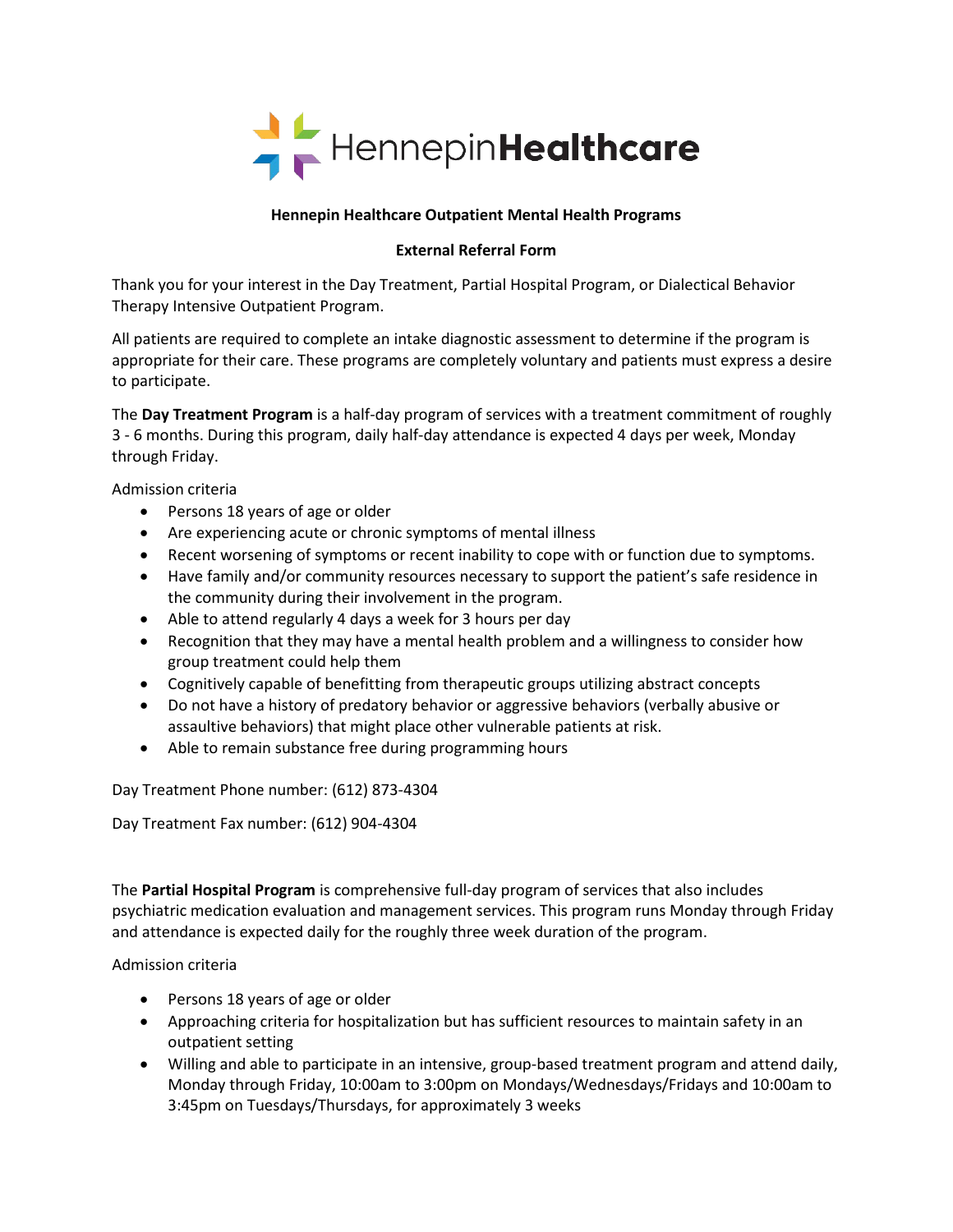- Sufficient awareness of problems and at least contemplating working toward mental health recovery goals
- Agrees to remain free from the effects of alcohol/drugs while participating in PHP
- No history of aggressive/assaultive behavior and no significant antisocial personality traits
- No obvious barriers to program participation such as severe mania/psychosis or developmental disorder/cognitive impairment

Partial Program Phone number: (612) 873-2212

Partial Program Fax number: (612) 873-1697

The **Dialectical Behavior Therapy Intensive Outpatient Program** is certified by the Minnesota Department of Human Services to provide standard, full-model DBT services to adult outpatients. Patients attend weekly individual DBT sessions and a weekly 2-hour DBT skills training group for 12 months. Skills coaching is available by phone 24/7 to DBT IOP participants.

Admission criteria identified by the Minnesota Department of Human Services

- Persons 18 years of age or older
- Meet one of the following two criteria:
	- o Have a diagnosis of borderline personality disorder
	- o Have multiple mental health diagnoses; exhibit behaviors characterized by impulsivity, intentional self-harm behavior, or both; and be at significant risk of death, morbidity, disability, or severe dysfunction across multiple domains.
- Have mental health needs that cannot be met with other available community-based services or that need services provided concurrently with other services.
- Be at risk of one of the following:
	- o Higher level of care (inpatient or partial hospitalization)
	- o Intentional self-harm or risky impulsive behavior
	- o A mental health crisis
	- o Decompensation of mental health symptoms
- Understand and be cognitively capable of participating in DBT as an intensive therapy program
- Be able and willing to follow program policies and rules assuring the safety of self and others
- Exclusionary criteria include:
	- o Individual needs would be better met through a higher level of care
	- o Inability or unwillingness to consistently participate in the program, especially regarding program policies and safety planning
	- o Inability or unwillingness to adhere to the program attendance policy
	- o Medically unstable
	- o History of predatory behavior that would pose a threat to others
	- o A dual relationship would exist between a patient and staff member providing services to the patient if she/he were admitted

DBT IOP Phone number: (612) 873-3422

DBT IOP Fax number: (612) 904-4304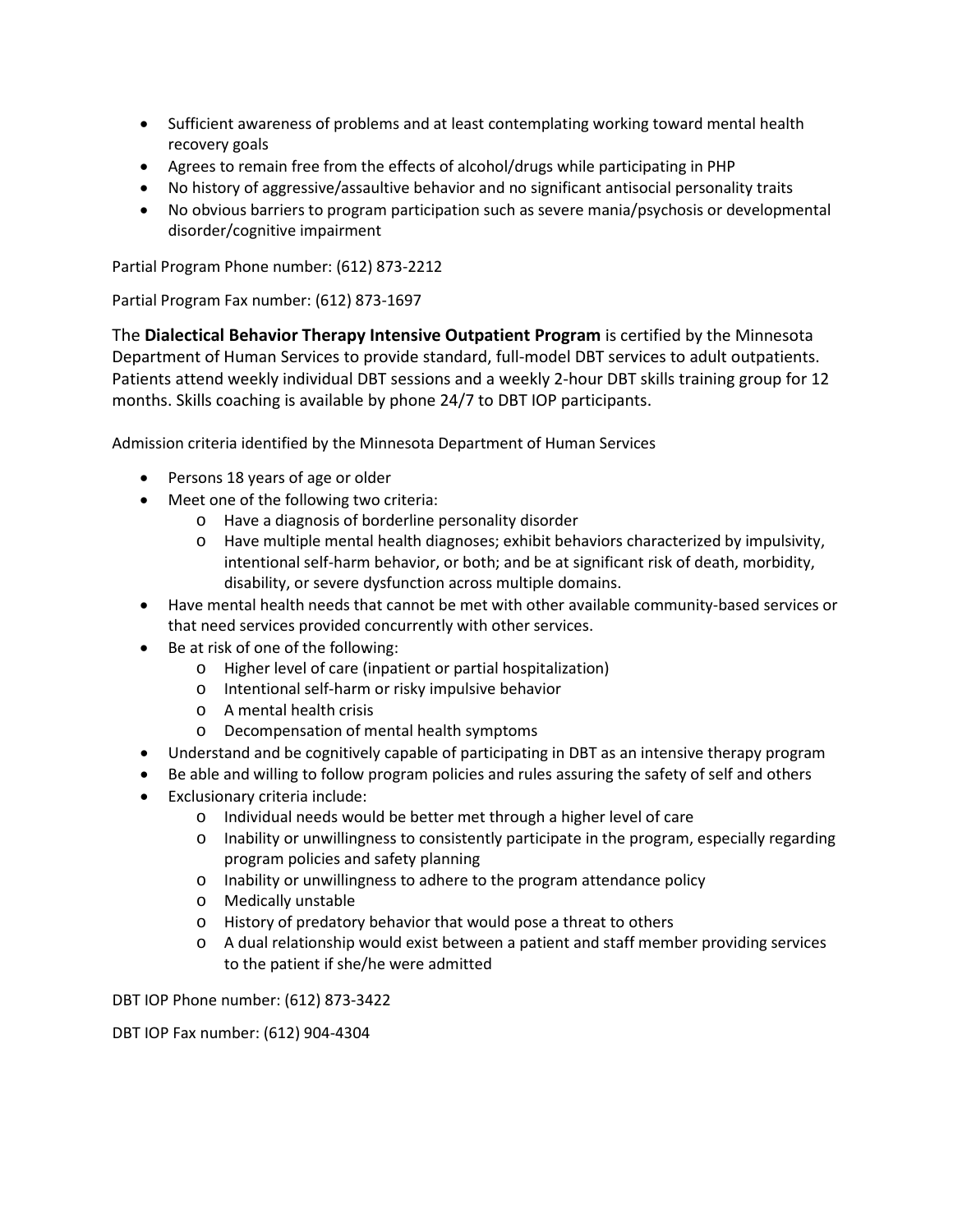*Note to prospective patients***:** Please ask your outpatient provider to complete the referral form and fax it back to the appropriate program.

*Note to outpatient providers*: Please send a copy of a recent diagnostic assessment and complete the *Referral Provider Information* and *Identifying Information* sections of External Referral form. If one is not available, please provide current detailed clinical information by completing the all sections of the referral form in order for us to determine that your patient meets criteria for one of these levels of care. Fax the completed form back to the program of interest. The Partial Hospital Program requires commitment to attending daily programming for 15-16 days as an alternative to or step-down following inpatient hospitalization. Day Treatment requires a 3-6 month commitment. Dialectical Behavior Therapy Intensive Outpatient Program requires a 12-month commitment. Please make sure the patient you are referring is able to commit to regular attendance for the duration of the program, has transportation, and, if applicable, childcare. Unfortunately, we are unable to assist patients with severe cognitive deficits that preclude learning, patients who pose a potential threat to others (e.g., sexual predators, criminal backgrounds of victimizing others, violence), or with prominent antisocial traits who have limited capacity for empathy. For further questions regarding any of these programs, please call us at the numbers listed above.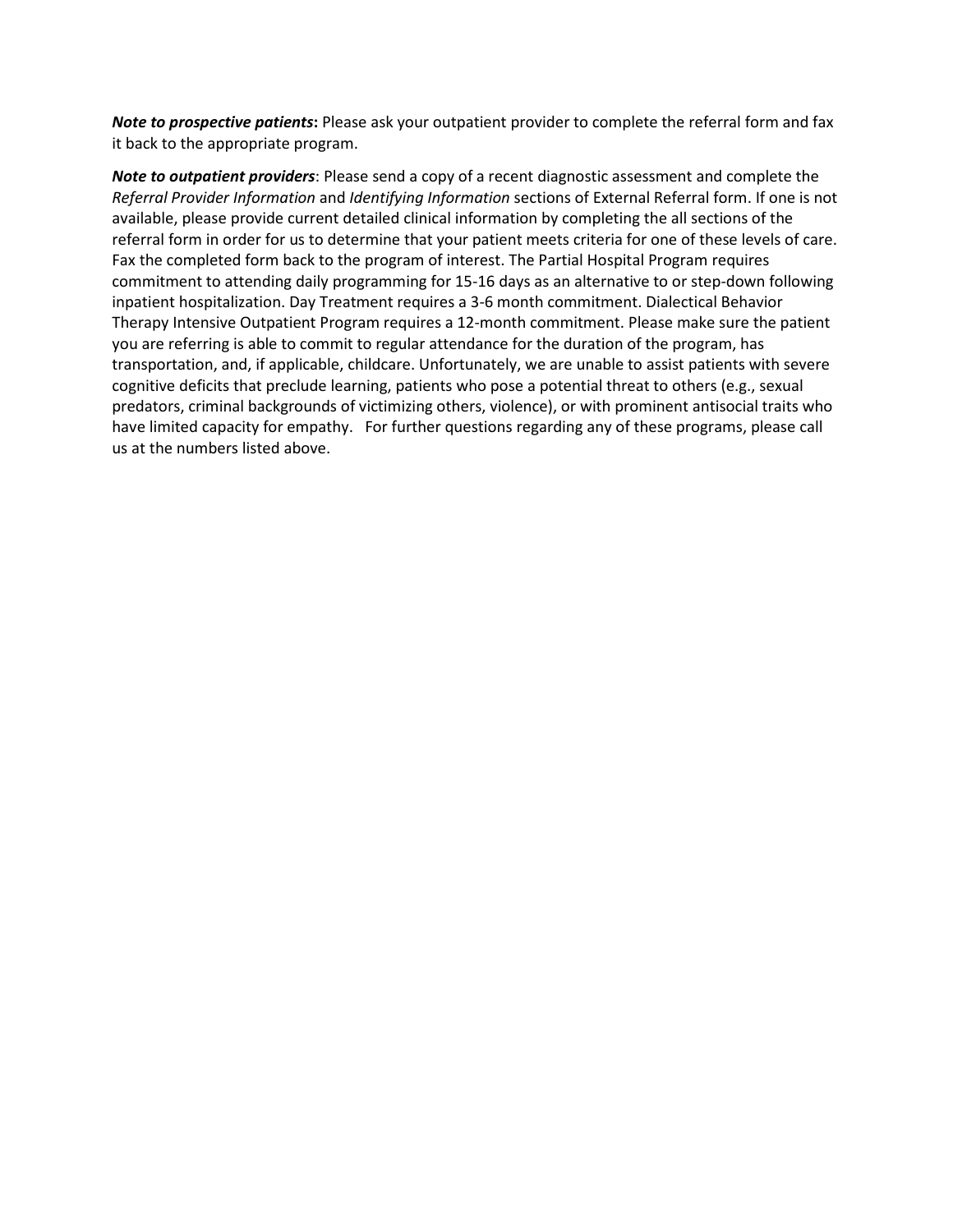## **Hennepin Healthcare Outpatient Mental Health Programs**

**External Referral Form**

| <b>Identifying Information</b>               |                                                                                                                                                                                                                                |                                                                                                                               |
|----------------------------------------------|--------------------------------------------------------------------------------------------------------------------------------------------------------------------------------------------------------------------------------|-------------------------------------------------------------------------------------------------------------------------------|
|                                              |                                                                                                                                                                                                                                |                                                                                                                               |
|                                              |                                                                                                                                                                                                                                |                                                                                                                               |
|                                              |                                                                                                                                                                                                                                | Phone# () ___________________Cell Phone# () __________________Email: ___________________                                      |
|                                              |                                                                                                                                                                                                                                |                                                                                                                               |
|                                              |                                                                                                                                                                                                                                |                                                                                                                               |
|                                              | Current living situation: Care and Contract and Contract and Contract and Contract and Contract and Contract and Contract and Contract and Contract and Contract and Contract and Contract and Contract and Contract and Contr |                                                                                                                               |
|                                              | behaviors, or recent history of aggressive behavior?                                                                                                                                                                           | Required information<br>Does the patient have history of sexual violence, significant antisocial traits, history of predatory |
| Yes<br>No<br>need assistance with transfers? |                                                                                                                                                                                                                                | Does the patient have a 1:1 in their living facility for behavior problems, need help with toileting, or                      |
| Yes<br>No                                    |                                                                                                                                                                                                                                |                                                                                                                               |
|                                              | Is the patient willing to meet the program attendance requirements?                                                                                                                                                            |                                                                                                                               |
|                                              | months; DBT IOP: weekly individual DBT and skills group for 12 months)                                                                                                                                                         | (Partial Hospital: daily groups for 3 weeks; Day treatment: daily groups for 4 days per week for 2-6                          |
| Yes<br>No<br>other:                          |                                                                                                                                                                                                                                |                                                                                                                               |
|                                              |                                                                                                                                                                                                                                | Is the patient cognitively capable of engaging in structured group cognitive behavioral therapy?                              |

Clinic:\_\_\_\_\_\_\_\_\_\_\_\_\_\_\_\_\_\_\_\_\_\_\_\_\_\_\_\_\_\_\_\_\_\_\_\_\_Phone# ( ) \_\_\_\_\_\_\_\_\_\_\_\_\_\_\_\_\_\_\_\_\_\_\_\_\_\_\_\_\_\_\_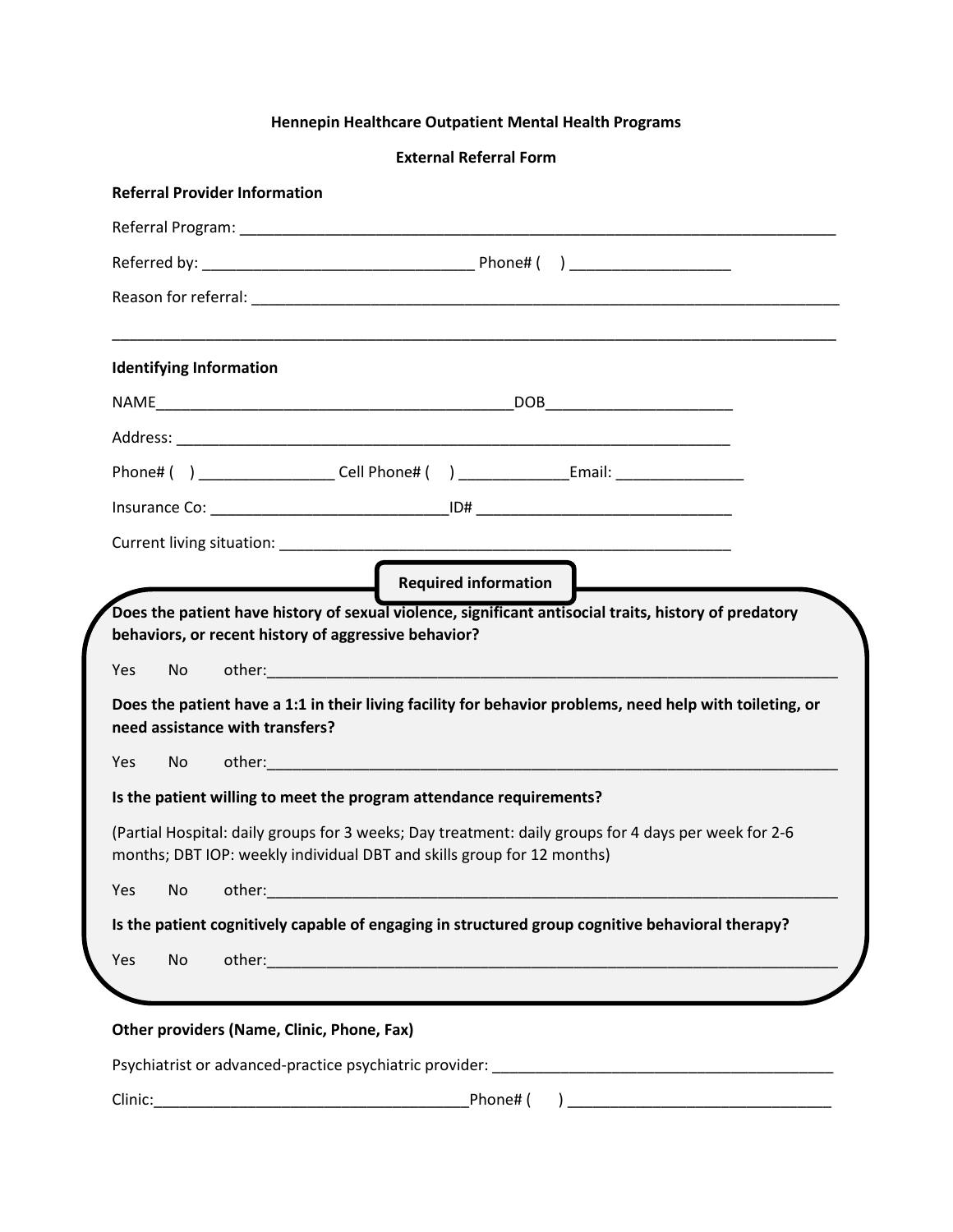| life/medical stressors):                                                             |                                      | What problem are being experienced that require this level of care (i.e., mental health concerns and |
|--------------------------------------------------------------------------------------|--------------------------------------|------------------------------------------------------------------------------------------------------|
|                                                                                      |                                      |                                                                                                      |
|                                                                                      |                                      |                                                                                                      |
|                                                                                      | completing the following sections.** | **NOTE: Outpatient providers may send a recent comprehensive diagnostic assessment in lieu of        |
| <b>Mental Health History:</b>                                                        |                                      |                                                                                                      |
| Previous inpatient psychiatric hospitalizations (specify date, facilities & reason): |                                      |                                                                                                      |
| date, facilities & reason):                                                          |                                      | Previous treatment programs, medication management, commitments, or therapy services (specify        |
|                                                                                      |                                      |                                                                                                      |
| Psychiatric diagnoses:                                                               |                                      |                                                                                                      |
| History of suicide attempt(s) (specify dates & means):                               |                                      |                                                                                                      |
| History of self-injurious behavior (specify what and how often):                     |                                      |                                                                                                      |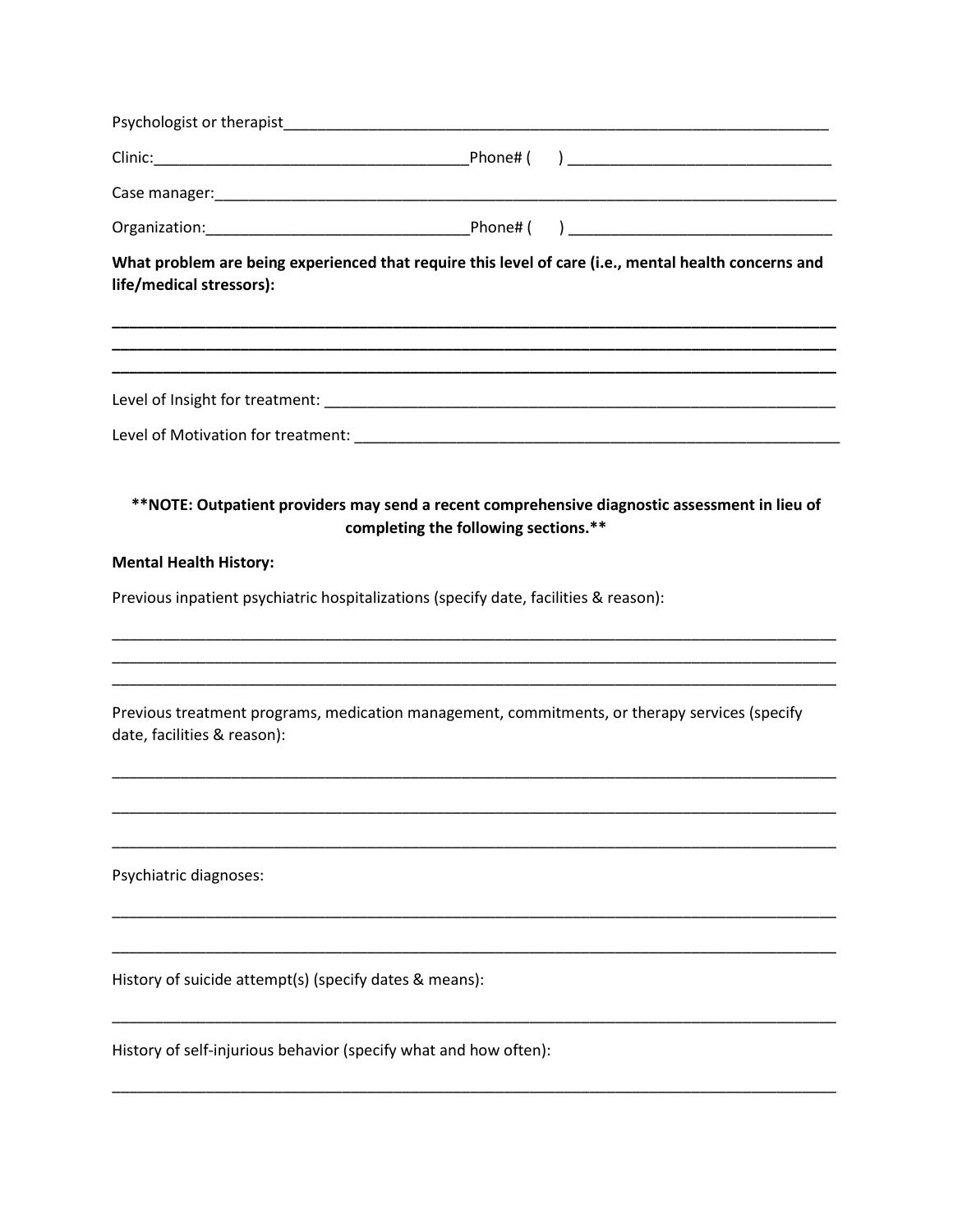History of Violence: \_\_\_\_\_\_\_\_\_\_\_\_\_\_\_\_\_\_\_\_\_\_\_\_\_\_\_\_\_\_\_\_\_\_\_\_\_\_\_\_\_\_\_\_\_\_\_\_\_\_\_\_\_\_\_\_\_\_\_\_\_\_\_\_\_\_\_\_

History of Sexual Offence: \_\_\_\_\_\_\_\_\_\_\_\_\_\_\_\_\_\_\_\_\_\_\_\_\_\_\_\_\_\_\_\_\_\_\_\_\_\_\_\_\_\_\_\_\_\_\_\_\_\_\_\_\_\_\_\_\_\_\_\_\_\_\_

#### **Substance Use history:**

Previous chemical dependency programs/groups (specify dates, facilities): [100] The content of the problem of the provincial dependency programs/groups (specify dates, facilities): [20]  $\frac{1}{2}$ 

| <b>Substance</b>   | Check if yes) | Amount | How often | Date of last use |
|--------------------|---------------|--------|-----------|------------------|
| Alcohol            |               |        |           |                  |
| Cocaine/Stimulants |               |        |           |                  |
| Heroin             |               |        |           |                  |
| Marijuana          |               |        |           |                  |
| <b>Opiates</b>     |               |        |           |                  |
| Other              |               |        |           |                  |

## **Medical History:**

Current Medications and dosages:

|                                             | Check if yes, and include date and relevant details |
|---------------------------------------------|-----------------------------------------------------|
| History of head injury?                     |                                                     |
| History of loss of consciousness?           |                                                     |
| History of seizures?                        |                                                     |
| Other neurological concerns?                |                                                     |
| Electroconvulsive Therapy (ECT) treatments? |                                                     |